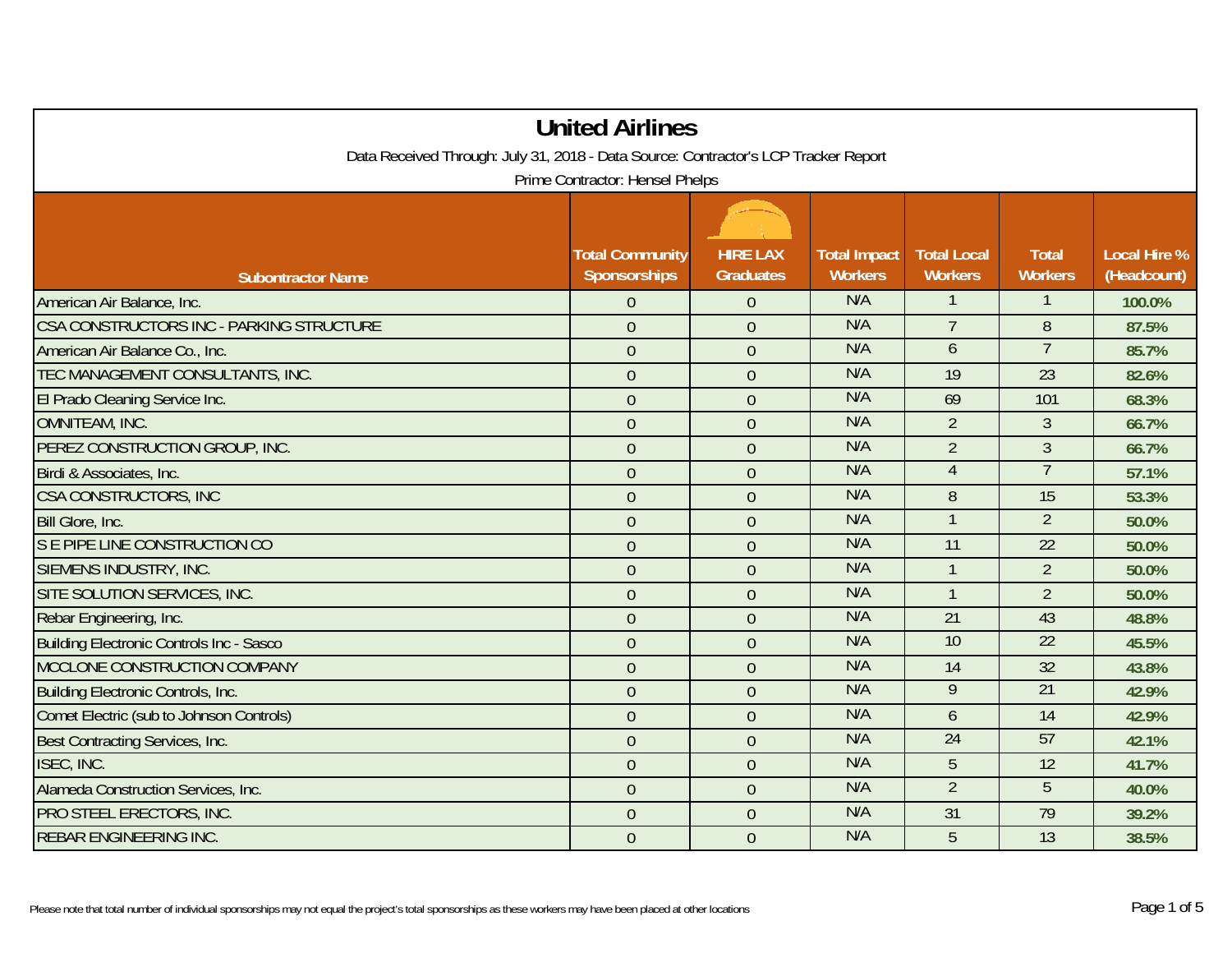| <b>United Airlines</b><br>Data Received Through: July 31, 2018 - Data Source: Contractor's LCP Tracker Report |                                        |                                     |                                       |                                      |                                |                                    |
|---------------------------------------------------------------------------------------------------------------|----------------------------------------|-------------------------------------|---------------------------------------|--------------------------------------|--------------------------------|------------------------------------|
|                                                                                                               | Prime Contractor: Hensel Phelps        |                                     |                                       |                                      |                                |                                    |
| <b>Subontractor Name</b>                                                                                      | <b>Total Community</b><br>Sponsorships | <b>HIRE LAX</b><br><b>Graduates</b> | <b>Total Impact</b><br><b>Workers</b> | <b>Total Local</b><br><b>Workers</b> | <b>Total</b><br><b>Workers</b> | <b>Local Hire %</b><br>(Headcount) |
| <b>NEVELL GROUP INC</b>                                                                                       | $\overline{0}$                         | $\overline{0}$                      | N/A                                   | 23                                   | 60                             | 38.3%                              |
| <b>MURRAY COMPANY</b>                                                                                         | $\overline{0}$                         | $\overline{0}$                      | N/A                                   | 13                                   | 34                             | 38.2%                              |
| ENVIRONMENTAL CONTRUCTION GROUP (ECG)                                                                         | $\mathbf 0$                            | $\overline{0}$                      | N/A                                   | 66                                   | 173                            | 38.2%                              |
| <b>SASCO</b>                                                                                                  | $\overline{0}$                         | $\theta$                            | N/A                                   | 67                                   | 177                            | 37.9%                              |
| SERVICE WEST, INC.                                                                                            | $\overline{0}$                         | $\overline{0}$                      | N/A                                   | 14                                   | $\overline{37}$                | 37.8%                              |
| MORROW-MEADOWS CORPORATION                                                                                    | $\mathbf{0}$                           | $\overline{0}$                      | N/A                                   | 11                                   | 30                             | 36.7%                              |
| COSCO FIRE PROTECTION, INC.                                                                                   | $\theta$                               | $\mathbf{0}$                        | N/A                                   | 8                                    | 22                             | 36.4%                              |
| WEISS SHEET METAL COMPANY DBA METCOE SKYLIGHT SPECIALTIES                                                     | $\overline{0}$                         | $\overline{0}$                      | N/A                                   | $\overline{4}$                       | 11                             | 36.4%                              |
| Comet Electric, Inc.                                                                                          | $\mathbf 0$                            | $\overline{0}$                      | N/A                                   | 9                                    | 25                             | 36.0%                              |
| <b>PSOMAS</b>                                                                                                 | $\overline{0}$                         | $\overline{0}$                      | N/A                                   | 5                                    | 14                             | 35.7%                              |
| <b>GGG DEMOLITION, INC.</b>                                                                                   | $\mathbf{0}$                           | $\overline{0}$                      | N/A                                   | 52                                   | 147                            | 35.4%                              |
| HENSEL PHELPS CONSTRUCTION CO                                                                                 | $\mathbf{0}$                           | $\overline{0}$                      | N/A                                   | 24                                   | 69                             | 34.8%                              |
| <b>Quality Production Services</b>                                                                            | $\overline{0}$                         | $\overline{0}$                      | N/A                                   | 15                                   | 44                             | 34.1%                              |
| PERFORMANCE CONTRACTING, INC. - 0900110                                                                       | $\mathbf 0$                            | $\overline{0}$                      | N/A                                   | 62                                   | 185                            | 33.5%                              |
| Building Electronic Controls, Inc. (COMET® Electric)                                                          | $\overline{0}$                         | $\overline{0}$                      | N/A                                   | $\overline{2}$                       | 6                              | 33.3%                              |
| <b>DIRECT A/V</b>                                                                                             | $\overline{0}$                         | $\overline{0}$                      | N/A                                   | 10                                   | 30                             | 33.3%                              |
| <b>G&amp;G DOOR PRODUCTS, INC.</b>                                                                            | $\overline{0}$                         | $\overline{0}$                      | N/A                                   | $\overline{4}$                       | 12                             | 33.3%                              |
| J. COLAVIN & SON, INC.                                                                                        | $\mathbf{0}$                           | $\overline{0}$                      | N/A                                   | 21                                   | 63                             | 33.3%                              |
| MAGCO DRILLING, Inc.                                                                                          | $\overline{0}$                         | $\overline{0}$                      | N/A                                   | $\overline{4}$                       | 12                             | 33.3%                              |
| <b>MARTIN INTEGRATED</b>                                                                                      | $\mathbf 0$                            | $\overline{0}$                      | N/A                                   |                                      | $\overline{3}$                 | 33.3%                              |
| SMOKE GUARD CALIFORNIA, INC                                                                                   | $\mathbf{0}$                           | $\overline{0}$                      | N/A                                   |                                      | 3                              | 33.3%                              |
| <b>ISEC, INC - TRP</b>                                                                                        | $\overline{0}$                         | $\overline{0}$                      | N/A                                   | 21                                   | 64                             | 32.8%                              |
| <b>XL Fire Protection</b>                                                                                     | $\mathbf{0}$                           | $\overline{0}$                      | N/A                                   | 13                                   | 40                             | 32.5%                              |
| MUIR-CHASE PLUMBING CO., INC.                                                                                 | $\overline{0}$                         | $\overline{0}$                      | N/A                                   | 11                                   | 34                             | 32.4%                              |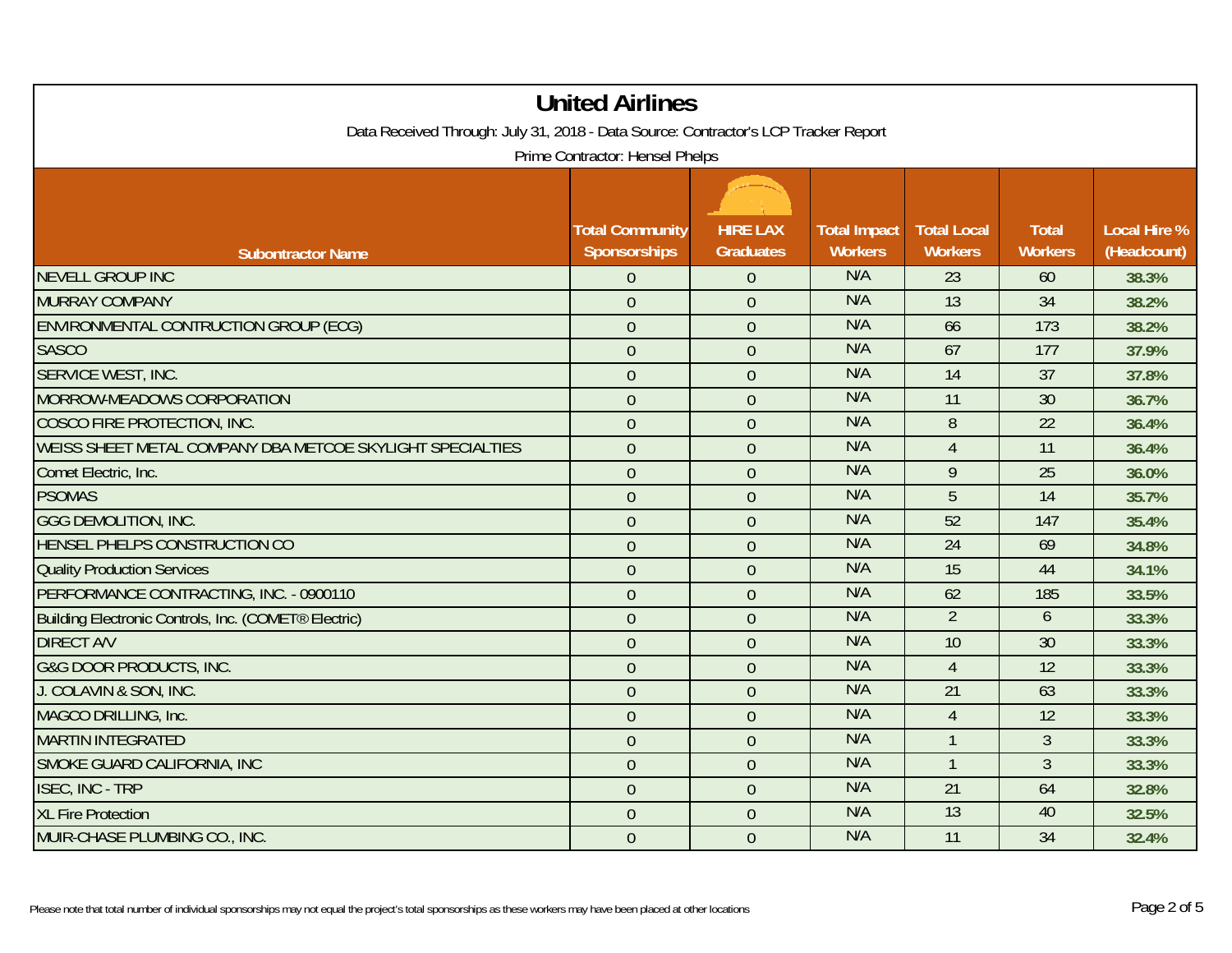| <b>United Airlines</b>                                                                                                 |                                        |                                     |                                       |                                      |                                |                                    |
|------------------------------------------------------------------------------------------------------------------------|----------------------------------------|-------------------------------------|---------------------------------------|--------------------------------------|--------------------------------|------------------------------------|
| Data Received Through: July 31, 2018 - Data Source: Contractor's LCP Tracker Report<br>Prime Contractor: Hensel Phelps |                                        |                                     |                                       |                                      |                                |                                    |
| <b>Subontractor Name</b>                                                                                               | <b>Total Community</b><br>Sponsorships | <b>HIRE LAX</b><br><b>Graduates</b> | <b>Total Impact</b><br><b>Workers</b> | <b>Total Local</b><br><b>Workers</b> | <b>Total</b><br><b>Workers</b> | <b>Local Hire %</b><br>(Headcount) |
| <b>Concrete Coring Company-</b>                                                                                        | $\overline{0}$                         | $\overline{0}$                      | N/A                                   | 8                                    | 25                             | 32.0%                              |
| JOHNSON & TURNER PAINTING CO., INC.                                                                                    | $\overline{0}$                         | $\overline{0}$                      | N/A                                   | 8                                    | 25                             | 32.0%                              |
| <b>Wilson &amp; Hampton Painting Contractors</b>                                                                       | $\mathbf{0}$                           | $\overline{0}$                      | N/A                                   | 12                                   | $\overline{38}$                | 31.6%                              |
| LETNER ROOFING CO.                                                                                                     | $\overline{0}$                         | $\overline{0}$                      | N/A                                   | 46                                   | 147                            | 31.3%                              |
| <b>LIMBACH COMPANY LP</b>                                                                                              | $\overline{0}$                         | $\overline{0}$                      | N/A                                   | 33                                   | 110                            | 30.0%                              |
| Stumbaugh & Associates, Inc.                                                                                           | $\mathbf{0}$                           | $\overline{0}$                      | N/A                                   | $\overline{3}$                       | 10                             | 30.0%                              |
| <b>Centerline Concrete Cutting</b>                                                                                     | $\overline{0}$                         | $\overline{0}$                      | N/A                                   | $\overline{2}$                       | $7^{\circ}$                    | 28.6%                              |
| <b>SHEWARD &amp; SON &amp; SONS</b>                                                                                    | $\overline{0}$                         | $\overline{0}$                      | N/A                                   | $\overline{2}$                       | $\overline{7}$                 | 28.6%                              |
| <b>WEST COAST FIRESTOPPING, INC.</b>                                                                                   | $\boldsymbol{0}$                       | $\overline{0}$                      | N/A                                   | $\mathfrak b$                        | 21                             | 28.6%                              |
| Zolnay Insulation, Inc.                                                                                                | $\theta$                               | $\overline{0}$                      | N/A                                   | 6                                    | 22                             | 27.3%                              |
| <b>DSG MECHANICAL CORPORATION</b>                                                                                      | $\overline{0}$                         | $\overline{0}$                      | N/A                                   | $5\overline{)}$                      | 19                             | 26.3%                              |
| <b>Facilities Engineering</b>                                                                                          | $\overline{0}$                         | $\overline{0}$                      | N/A                                   | $\mathbf{1}$                         | $\overline{4}$                 | 25.0%                              |
| <b>G&amp;C EQUIPMENT CORPORATION</b>                                                                                   | $\overline{0}$                         | $\overline{0}$                      | N/A                                   | $\overline{2}$                       | 8                              | 25.0%                              |
| KLONDIKE CONSTRUCTION SERVICES, INC.                                                                                   | $\overline{0}$                         | $\overline{0}$                      | N/A                                   | $\overline{2}$                       | 8                              | 25.0%                              |
| Mike Payne and Associates, Inc.                                                                                        | $\theta$                               | $\overline{0}$                      | N/A                                   | $\overline{3}$                       | 12                             | 25.0%                              |
| Pacific Single Ply, Inc.                                                                                               | $\overline{0}$                         | $\overline{0}$                      | N/A                                   | $\mathbf{1}$                         | $\overline{4}$                 | 25.0%                              |
| UNDERGROUND CONSTRUCTION CO., INC.                                                                                     | $\overline{0}$                         | $\overline{0}$                      | N/A                                   | $\overline{4}$                       | 16                             | 25.0%                              |
| CRITCHFIELD MECHANICAL, INC. OF SOUTHERN CALIFORNIA                                                                    | $\theta$                               | $\mathbf{0}$                        | N/A                                   | 16                                   | 65                             | 24.6%                              |
| <b>SASCO - DATA &amp; SYSTEM</b>                                                                                       | $\overline{0}$                         | $\overline{0}$                      | N/A                                   | 15                                   | 62                             | 24.2%                              |
| Masonry Concepts, Inc.                                                                                                 | $\boldsymbol{0}$                       | $\overline{0}$                      | N/A                                   | $\overline{4}$                       | 17                             | 23.5%                              |
| <b>Architechtural Design &amp; Signs</b>                                                                               | $\theta$                               | $\mathbf{0}$                        | N/A                                   | $\mathfrak{Z}$                       | $\overline{13}$                | 23.1%                              |
| <b>NOR CAL PIPELINE SERVICES, INC</b>                                                                                  | $\overline{0}$                         | $\overline{0}$                      | N/A                                   | $\overline{6}$                       | 26                             | 23.1%                              |
| <b>Woodbridge Glass Incorporated</b>                                                                                   | $\overline{0}$                         | $\mathbf 0$                         | N/A                                   | $\overline{11}$                      | 48                             | 22.9%                              |
| <b>CORRADINI CORP.</b>                                                                                                 | $\theta$                               | $\overline{0}$                      | N/A                                   | 19                                   | 84                             | 22.6%                              |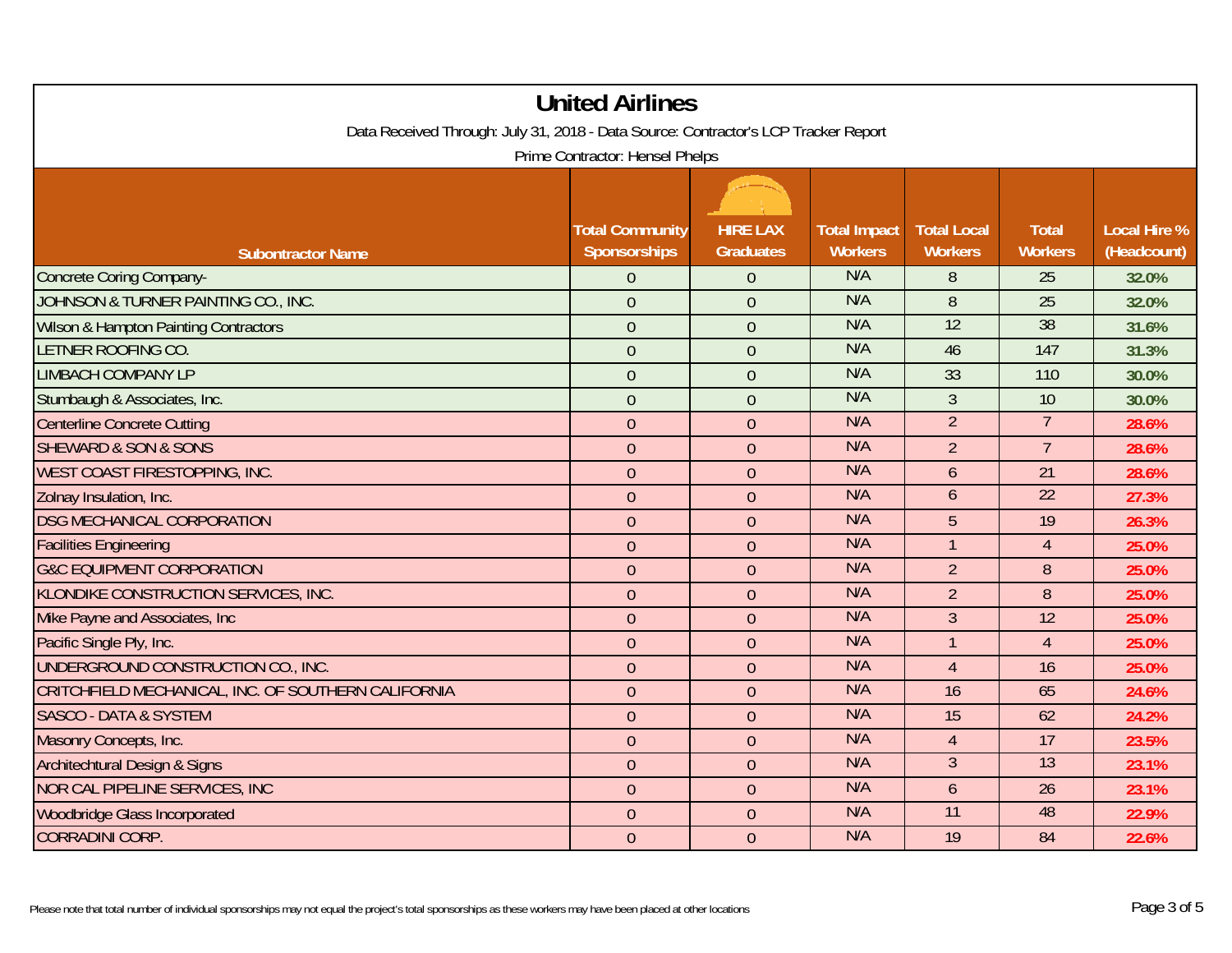| <b>United Airlines</b>                                                                                                 |                                        |                                     |                                       |                                      |                                |                                    |
|------------------------------------------------------------------------------------------------------------------------|----------------------------------------|-------------------------------------|---------------------------------------|--------------------------------------|--------------------------------|------------------------------------|
| Data Received Through: July 31, 2018 - Data Source: Contractor's LCP Tracker Report<br>Prime Contractor: Hensel Phelps |                                        |                                     |                                       |                                      |                                |                                    |
| <b>Subontractor Name</b>                                                                                               | <b>Total Community</b><br>Sponsorships | <b>HIRE LAX</b><br><b>Graduates</b> | <b>Total Impact</b><br><b>Workers</b> | <b>Total Local</b><br><b>Workers</b> | <b>Total</b><br><b>Workers</b> | <b>Local Hire %</b><br>(Headcount) |
| <b>GLOW ELECTRIC COMPANY INC</b>                                                                                       | $\overline{0}$                         | $\overline{0}$                      | N/A                                   | $\overline{4}$                       | 18                             | 22.2%                              |
| <b>KARCHER INSULATION, INC.</b>                                                                                        | $\overline{0}$                         | $\overline{0}$                      | N/A                                   | $\overline{2}$                       | 9                              | 22.2%                              |
| PROSPECTRA CONTRACT FLOORING                                                                                           | $\overline{0}$                         | $\overline{0}$                      | N/A                                   | 6                                    | 27                             | 22.2%                              |
| HILL CRANE SERVICE, INC.                                                                                               | $\overline{0}$                         | $\overline{0}$                      | N/A                                   | $\overline{4}$                       | 19                             | 21.1%                              |
| Sterndahl Enterprises, Inc.                                                                                            | $\overline{0}$                         | $\overline{0}$                      | N/A                                   | $\overline{7}$                       | 34                             | 20.6%                              |
| <b>OTIS ELEVATOR</b>                                                                                                   | $\mathbf{0}$                           | $\overline{0}$                      | N/A                                   | 12                                   | 59                             | 20.3%                              |
| <b>GERDAU REINFORCING STEEL</b>                                                                                        | $\mathbf{0}$                           | $\overline{0}$                      | N/A                                   |                                      | 5                              | 20.0%                              |
| <b>KARCHER INSULATION, INC. #2</b>                                                                                     | $\overline{0}$                         | $\overline{0}$                      | N/A                                   | $\mathbf{1}$                         | 5                              | 20.0%                              |
| <b>VERTICAL ACCESS, INC. (ECG)</b>                                                                                     | $\overline{0}$                         | $\boldsymbol{0}$                    | N/A                                   | $\mathbf{1}$                         | 5                              | 20.0%                              |
| <b>Cell-Crete Corporation</b>                                                                                          | $\overline{0}$                         | $\overline{0}$                      | N/A                                   | $\overline{3}$                       | 16                             | 18.8%                              |
| LAWRENCE W. ROSINE CO.                                                                                                 | $\overline{0}$                         | $\overline{0}$                      | N/A                                   | $\overline{2}$                       | 11                             | 18.2%                              |
| CSI ELECTRICAL CONTRACTORS, INC.                                                                                       | $\overline{0}$                         | $\overline{0}$                      | N/A                                   |                                      | 6                              | 16.7%                              |
| SOUTHWEST STEEL OF CALIFORNIA, INC.                                                                                    | $\overline{0}$                         | $\overline{0}$                      | N/A                                   | 11                                   | 66                             | 16.7%                              |
| <b>GRIFFITH COMPANY</b>                                                                                                | $\mathbf{0}$                           | $\overline{0}$                      | N/A                                   | $\overline{3}$                       | 19                             | 15.8%                              |
| <b>Preferred Ceilings</b>                                                                                              | $\mathbf{0}$                           | $\overline{0}$                      | N/A                                   | 5                                    | 33                             | 15.2%                              |
| C Below                                                                                                                | $\overline{0}$                         | $\overline{0}$                      | N/A                                   | $\mathbf{1}$                         | $\overline{7}$                 | 14.3%                              |
| Wilson & Hampton Painting                                                                                              | $\overline{0}$                         | $\overline{0}$                      | N/A                                   | $\overline{2}$                       | 14                             | 14.3%                              |
| <b>Bali Construction, Inc.</b>                                                                                         | $\mathbf{0}$                           | $\overline{0}$                      | N/A                                   | $\overline{3}$                       | 24                             | 12.5%                              |
| Cal Strip Inc.                                                                                                         | $\overline{0}$                         | $\overline{0}$                      | N/A                                   |                                      | $\overline{8}$                 | 12.5%                              |
| <b>Anning Johnson Company</b>                                                                                          | $\mathbf{0}$                           | $\overline{0}$                      | N/A                                   | $\overline{4}$                       | 35                             | 11.4%                              |
| <b>Coast Building Products</b>                                                                                         | $\mathbf{0}$                           | $\overline{0}$                      | N/A                                   |                                      | 10                             | 10.0%                              |
| <b>INFINITY METALS, INC.</b>                                                                                           | $\overline{0}$                         | $\overline{0}$                      | N/A                                   | $\mathbf{1}$                         | 10                             | 10.0%                              |
| Aldridge Electric, Inc.                                                                                                | $\mathbf{0}$                           | $\mathbf 0$                         | N/A                                   |                                      | 15                             | 6.7%                               |
| Ace Equipment Inc.                                                                                                     | $\mathbf{0}$                           | $\overline{0}$                      | N/A                                   | $\overline{0}$                       | 2 <sup>1</sup>                 | 0.0%                               |